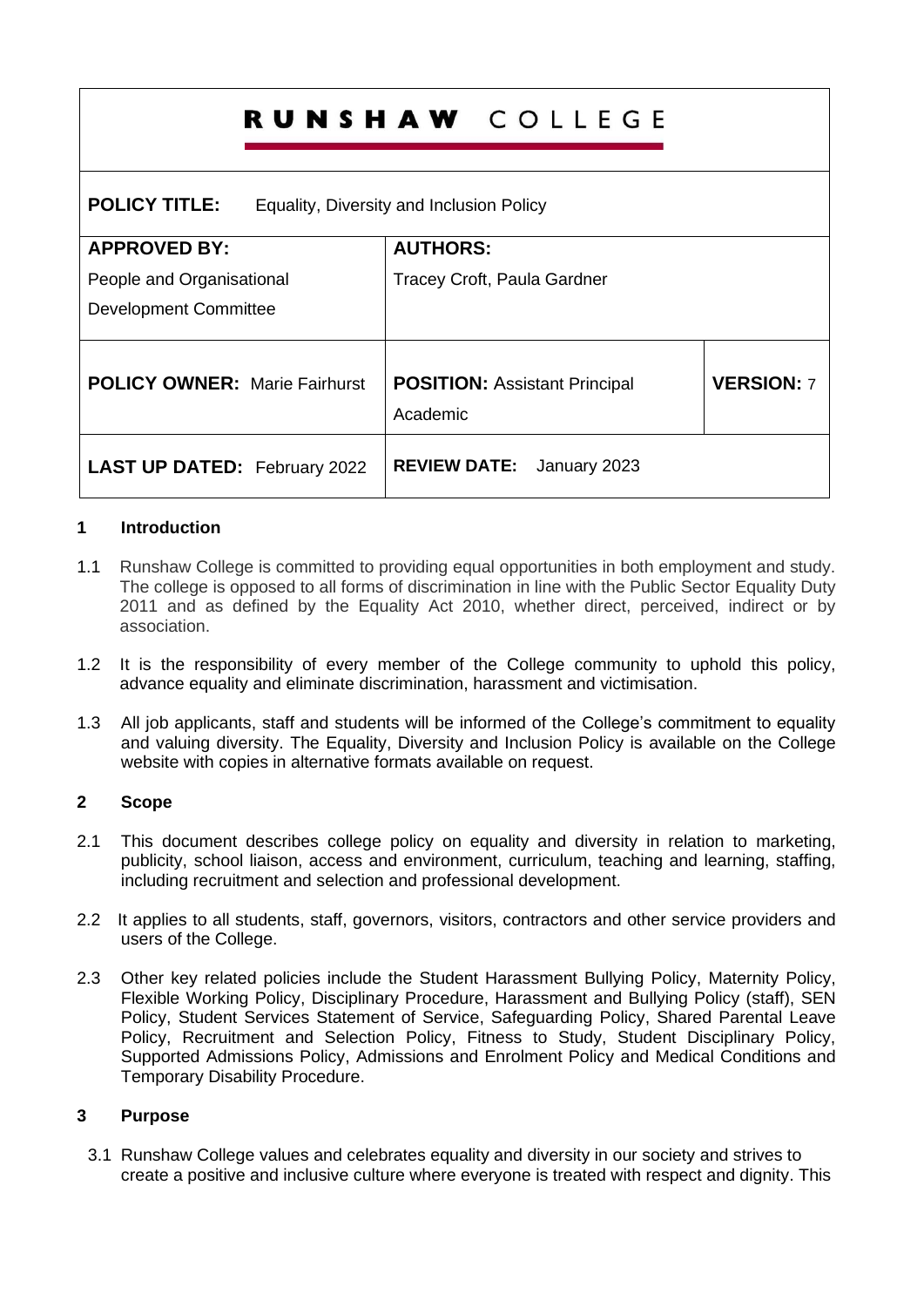policy sets out how we will meet and, where appropriate, exceed the legal requirements set out in The Equality Act 2010.

# **4 Responsibilities**

- (i) **Governors** will be responsible for:
	- Ensuring the College meets all its duties under the legislation
	- Ensuring that The Equality Act 2010 is followed
	- Receiving and approving monitoring reports on the policy through the Equality and Diversity Annual Report.
- (ii) The **Principal and CEO** is responsible for:
	- Giving a consistent and high-profile lead on all equality issues
	- Promoting the equality policy both internally and externally
	- Making sure this policy and its procedures are followed

## (iii) The **College Management Team** are responsible for:

- Implementation and monitoring of this policy, with a senior manager taking a lead on equality
- Making sure all the staff know their responsibilities and receive support and training to carry these out
- Ensure that discrimination, bullying, harassment or victimisation is effectively tackled
- Building equality into their own area of work and consider setting equality targets where appropriate
- Ensuring that other organisations working within or for us work according to the requirements of The Equality Act 2010

# (iv) **Contractors and Service Providers** are responsible for:

- Following the Equality Act 2010 and any equality conditions in contracts or agreements
- (v) **Equality and Diversity Champions/Mental Health Champions** are responsible for:
	- Promoting and championing this policy across the College
	- Communicating and sharing the views of staff and students on equality, diversity and inclusion issues across the college
	- Assist in the communication and embedding of strategies to support this policy
	- Supporting the College to fulfil its statutory duties and public duty including annual equality information and reports.
- (vi) **Everyone** is responsible for:
	- Operating within this policy at all times
	- Challenging inappropriate language and behaviours
	- Ensuring everyone is treated with respect, courtesy and dignity
	- Broadening their knowledge, confidence and inclusive behaviour by attending relevant training and other learning opportunities as appropriate

## **5. General Principals**

5.1 The College's commitment to advancing equality as an employer and education provider goes beyond legislative compliance to ensure that everyone is able to participate fully, irrespective of their background or personal characteristics. Indeed, 'Respect' is one of the College's core values, that we respect the opinions and inputs of others and show consideration, kindness, empathy and care for the needs of others.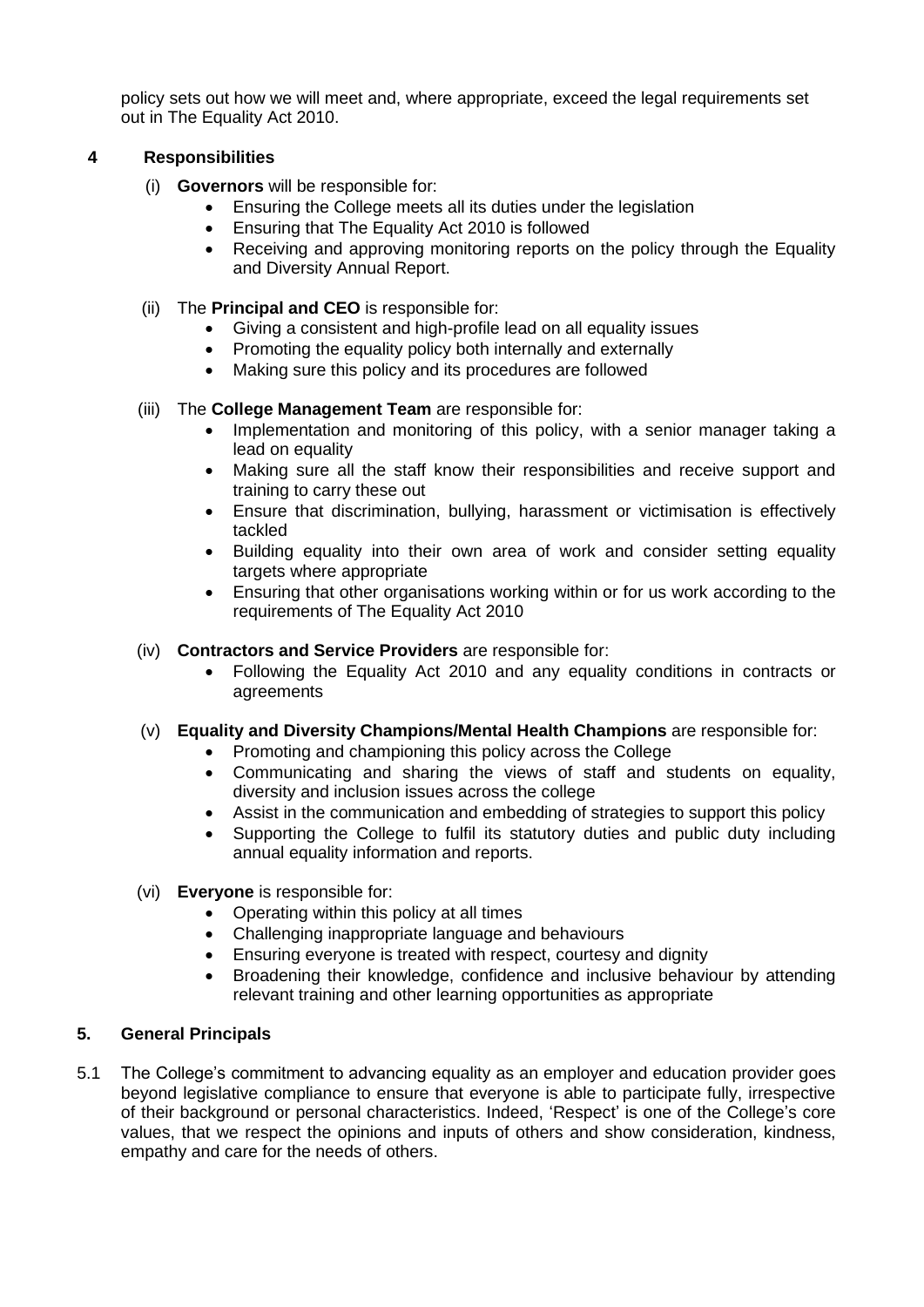- 5.2 Everyone has the right to participate in society to their full potential and no person should be treated less favourably or unfavourably on the grounds of any of the Protected Characteristics (Appendix 1).
- 5.3 The College will make adjustments for students and staff in accordance with identified needs wherever possible and reasonable.
- 5.4 The College is committed to eliminating discrimination by challenging inequality, prejudice and discrimination whether direct, indirect, by association or by perception.
- 5.5 The College will comply with its legal responsibilities in carrying out both the General Equality Duty and Specific Public Sector responsibilities (Appendix 2).
- 5.6 The College may take lawful positive action to advance equality. This may be in the provision of facilities or services to meet the needs of people from particular under-represented groups or to target job training and/or educational opportunities at particular groups which are underrepresented in a particular area of work or study.

### **6 Marketing, Publicity and School Liaison**

- 6.1 The College will research the needs of prospective students in our partner schools and wider community and attempt to respond to those needs in terms of course provision and support.
- 6.2 The College will make publicity and marketing information available in a range of accessible formats for current and prospective students. All publicity and information will take into account equal opportunities for staff and students. Publicity materials will offer guidance on how to apply for financial assistance.
- 6.3 The College will liaise with partner schools, other colleges and local agencies to promote its Equality, Diversity and Inclusion Policy and generate interest in its courses from people not currently attending college.
- 6.4 College publicity will reflect our Equality, Diversity and Inclusion Policy and advance equality of opportunity between those people who share a protected characteristic and those who do not.

#### **7 Access and Environment**

- 7.1 College staff will ensure advice is available to prospective and existing students, without bias, on transport, courses, grants, benefits and careers.
- 7.2 Prospective students will be advised of their eligibility for additional learning support. This support will be provided to students and 'reasonable adjustments' will be made where appropriate to enable them to be successful in their studies.
- 7.3 All signs, regulations, communications and instructions will be as clear and simple as possible and free from discriminatory language.
- 7.4 The College will take into account the diverse needs of its community in its planning and will seek to provide a range of levels of courses and resources and varied modes of delivery to meet the needs of its community.
- 7.5 The College will allocate resources to reflect its commitment to managing equality and diversity.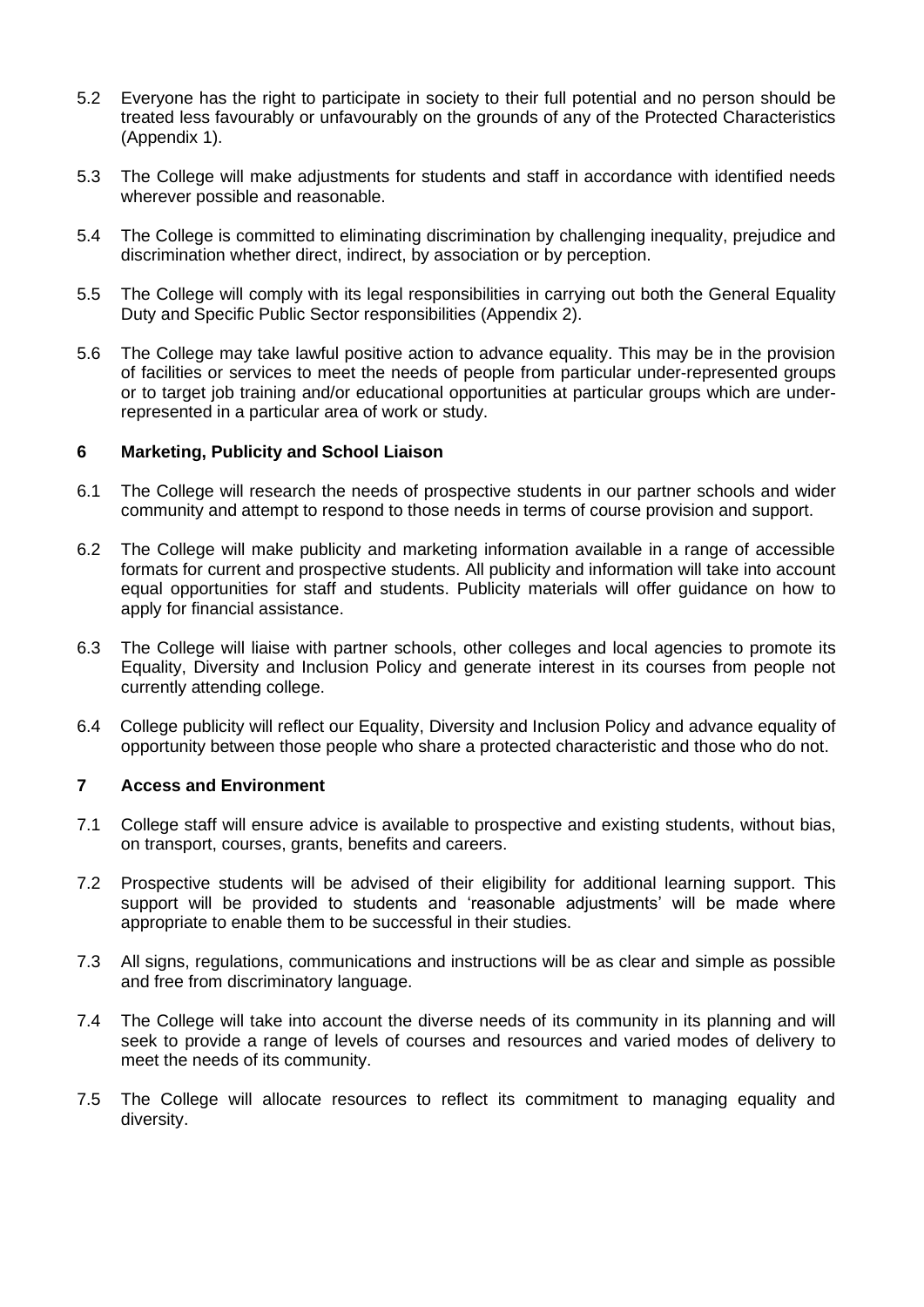## **8 Curriculum, Teaching and Learning**

- 8.1 Guidance, assessment, support and counselling will be available to all students to promote their opportunity to follow courses of their choice.
- 8.2 The College will endeavour to offer opportunities to all students to study at a level appropriate to them.
- 8.3 The College will endeavour to ensure all teaching and curriculum materials will promote and advance equality of opportunity and foster good relations between people who share a protected characteristic and those who do not.
- 8.4 The College will endeavour to maximise progression opportunities including the accreditation of prior learning and experience.
- 8.5 The College embraces widening participation for example, enabling those seeking to return to study after a long period of unemployment, or having been made redundant and/or with caring responsibilities, whose personal circumstances have made it difficult for them to benefit from education.
- 8.6 College curriculum will enable students to understand and embrace College values and the College's commitment to advancing equality of opportunity and valuing diversity.

### **9 Staffing**

- 9.1 The College will ensure that fair and adequate arrangements exist for both effectively managing and recording all aspects of the employment relationship, including recruitment and selection.
- 9.2 Action will be taken to ensure that individuals are treated fairly and that decisions on recruitment, selection, pay, training, development, promotion, career management and termination of employment are based solely on objective and job-related criteria.

## **10 Continuing Professional Development**

- 10.1 Managers involved in the recruitment and selection process will all be trained in legislative requirements.
- 10.2 All staff are required to take part in mandatory equality and diversity training to ensure everyone that works at the College is aware of their role and responsibilities so far as equality and diversity is concerned.
- 10.3 All relevant staff will be offered training to implement and embed Equality and Diversity in teaching, learning and assessment.

#### **11 Audit, Monitoring and Review**

- 11.1 The operation of this policy will be audited, monitored and reviewed by the Senior Management Team.
- 11.2 The Strategic Plan will address major equal opportunities objectives for the coming year working towards the elimination of discrimination.
- 11.3 The Senior Management Team will review progress against the Strategic Plan through the Strategic Plan Project Plan during the academic year. This will help ensure that the College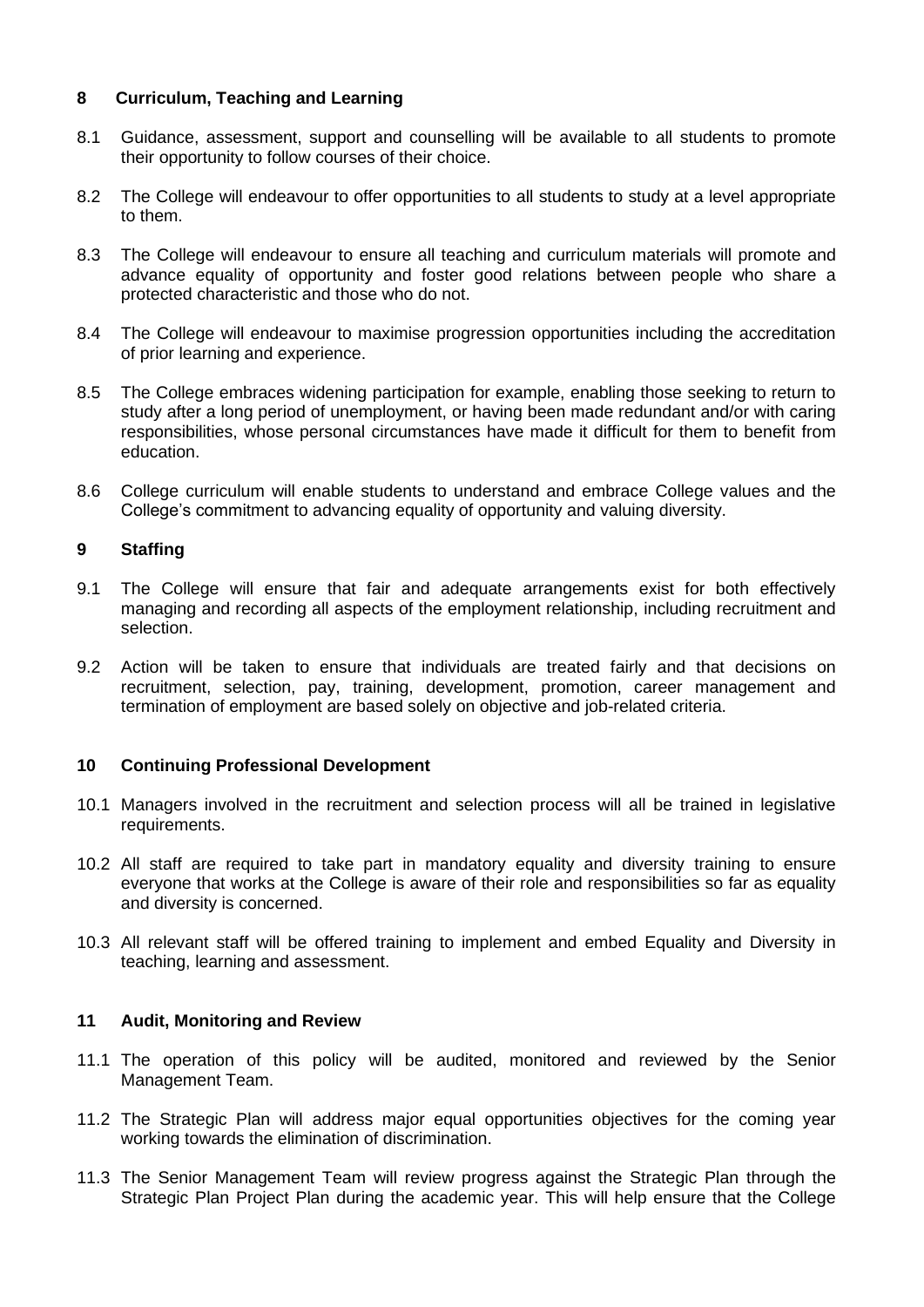reviews College procedures and practices and sets specific and measurable equality objectives, takes appropriate action(s) to meet the objectives and evaluates the effectiveness of the Strategic Plan Project Plan. Equality and diversity data will also be monitored in the College Self-Assessment Report (SAR), in school-specific SARs and other quality forums.

- 11.4 There will be an annual report to staff, students and governors on the operation of equality and diversity across the college underpinned by the Equality, Diversity and Inclusion Policy.
- 11.5 This policy will be reviewed annually or in line with legislation and / or best practice in sector.

### **12 Breaches of Policy and Complaints**

- 12.1 Reports of non-adherence to this policy will be taken seriously. It may be appropriate for informal and local resolution of issues or complaints however, it is recognised that in some circumstances, the College reserves the right to use relevant disciplinary procedures
- 12.2 If any individual feels that they have been treated less favourably and not in accordance with this policy, they should report this via the College's Complaints or Grievance Procedure*.* In the first instance, matters may be discussed informally with either the College's Director of Human Resources (staff) or the Student Services Manager (students).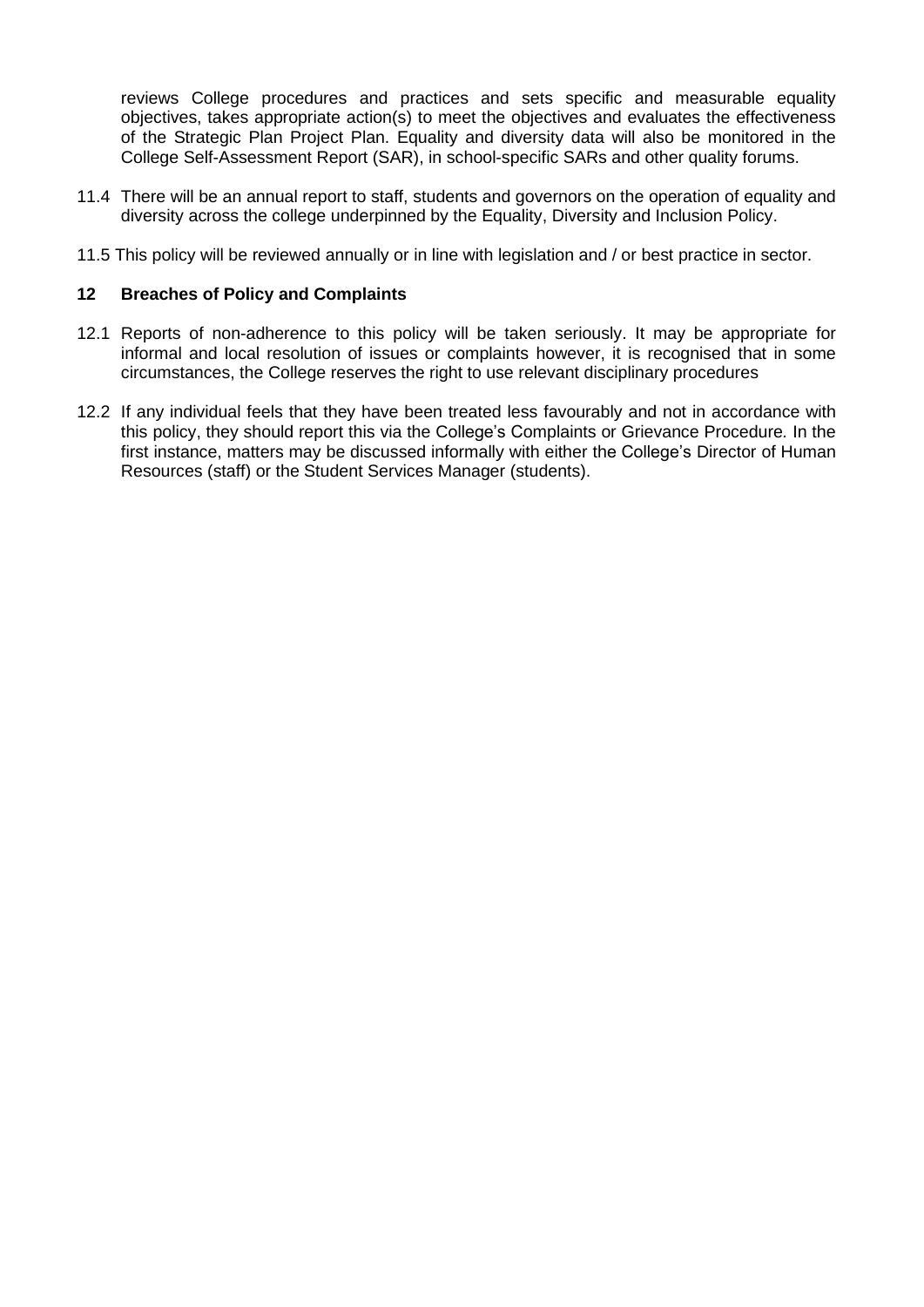### **Equality Act 2010 – Protected Characteristics**

The Equality Act 2010 applies to the College as both an employer and education provider. The Act identifies nine 'protected characteristics'

- **Age** The Act protects people of all ages, however different treatment because of age is not unlawful direct or indirect discrimination if it can be justified as a "proportionate means of achieving a legitimate aim".
- **Disability** Under the Act, a person is disabled if they have a physical or mental impairment which has a substantial and long-term adverse effect on their ability to carry out normal day-to-day activities. HIV, Cancer and MS are included from the point of diagnosis. There is a duty to make reasonable adjustments to help an individual overcome disadvantage resulting from an impairment. It is discrimination to treat a disabled person unfavourably because of something connected with their disability
- **Gender Reassignment** The Act provides protection for transsexual people. A transsexual person is someone who proposes to, starts or has completed a process to change his or her gender. The Act does not require a person to be under medical supervision to be protected i.e.. a woman who decides to live as a man but does not undergo any medical procedures would be covered. It is discrimination to treat transsexual people less favourably for being absent from work because they propose to undergo, are undergoing or have undergone gender reassignment than they would be treated if they were absent because they were ill or injured. This protected characteristic also covers gender fluid and non-binary individuals
- **Pregnancy and Maternity** A woman is protected against discrimination on the grounds of pregnancy and maternity during the period of her pregnancy and any statutory maternity leave to which she is entitled. During this period, pregnancy and maternity discrimination cannot be treated as sex discrimination. Breastfeeding is explicitly protected by the Act
- **Race** Refers to a group of people defined by their race, colour, and nationality (including citizenship) ethnic or national origins
- **Religion or Belief** Religion refers to any religion, including a lack of religion. Belief refers to any religious or philosophical belief and includes a lack of belief. A belief should affect an individual's life choices or the way they live for it to be included in the definition
- **Sex** Both men and women are protected under the Act
- **Sexual Orientation** Whether an individual's sexual attraction is towards their own sex, the opposite sex or to both sexes, they are protected by the Act
- **Marriage and Civil Partnerships** The Act protects employees who are married or in a civil partnership against discrimination. Single people are not protected. Civil partners must not be treated less favourably than married couples, except where permitted by the Equality Act